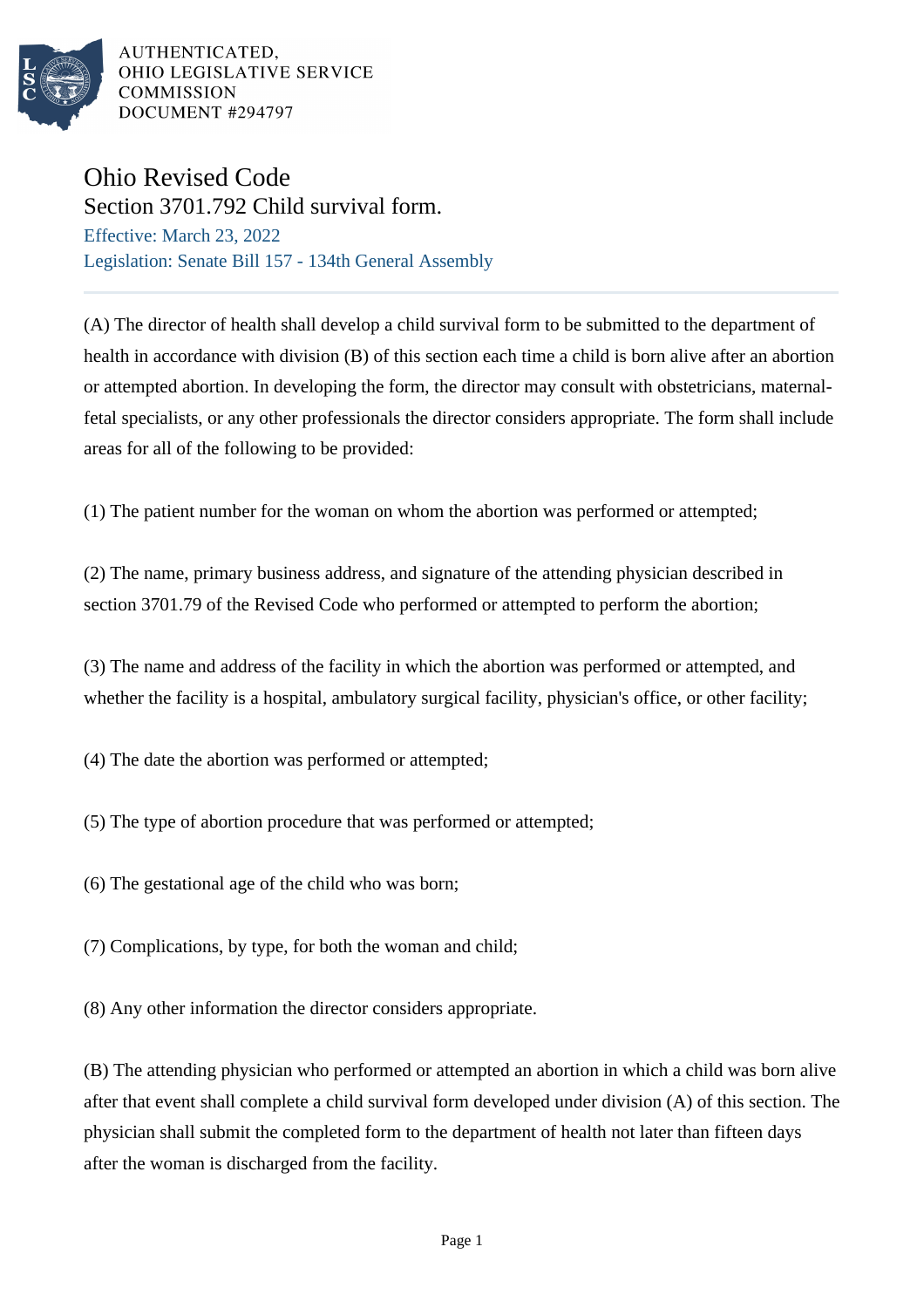

AUTHENTICATED. OHIO LEGISLATIVE SERVICE **COMMISSION** DOCUMENT #294797

A completed child survival form is confidential and not a public record under section 149.43 of the Revised Code.

(C) A copy of the child survival form completed under this section shall be made part of the medical record maintained for the woman by the facility in which the abortion was performed or attempted.

(D) Each facility in which an abortion was performed or attempted and in which a child was born alive after that event shall submit monthly and annual reports to the department of health listing the total number of women on whom an abortion was performed or attempted at the facility and in which a child was born alive after that event, delineated by the type of abortion procedure that was performed or attempted. The annual report shall be submitted following the conclusion of the state's fiscal year. Each monthly or annual report shall be submitted not later than thirty days after the end of the applicable reporting period.

(E) Not later than the first day of October of each year, the department shall issue an annual report of the data submitted to the department for the previous calendar year as required by this section. At a minimum, the annual report shall specify the number of women on whom an abortion was performed or attempted and in which a child was born alive after that event, delineated by the type of abortion procedure that was performed or attempted and the facility in which the abortion was performed or attempted. The report shall not contain any information that would permit the identity of a woman on whom an abortion was performed or attempted or any child to be ascertained.

(F) No person shall purposely fail to comply with the child survival form submission requirement described in division (B) of this section or the copy maintenance requirement described in division (C) of this section.

(G) No person shall purposely fail to comply with the monthly or annual report submission requirements described in division (D) of this section.

(H) A woman on whom an abortion is performed or attempted may file a civil action against a person who violates division (F) or (G) or this section. A woman who prevails in an action filed under this division shall receive both of the following from the person who committed the violation: